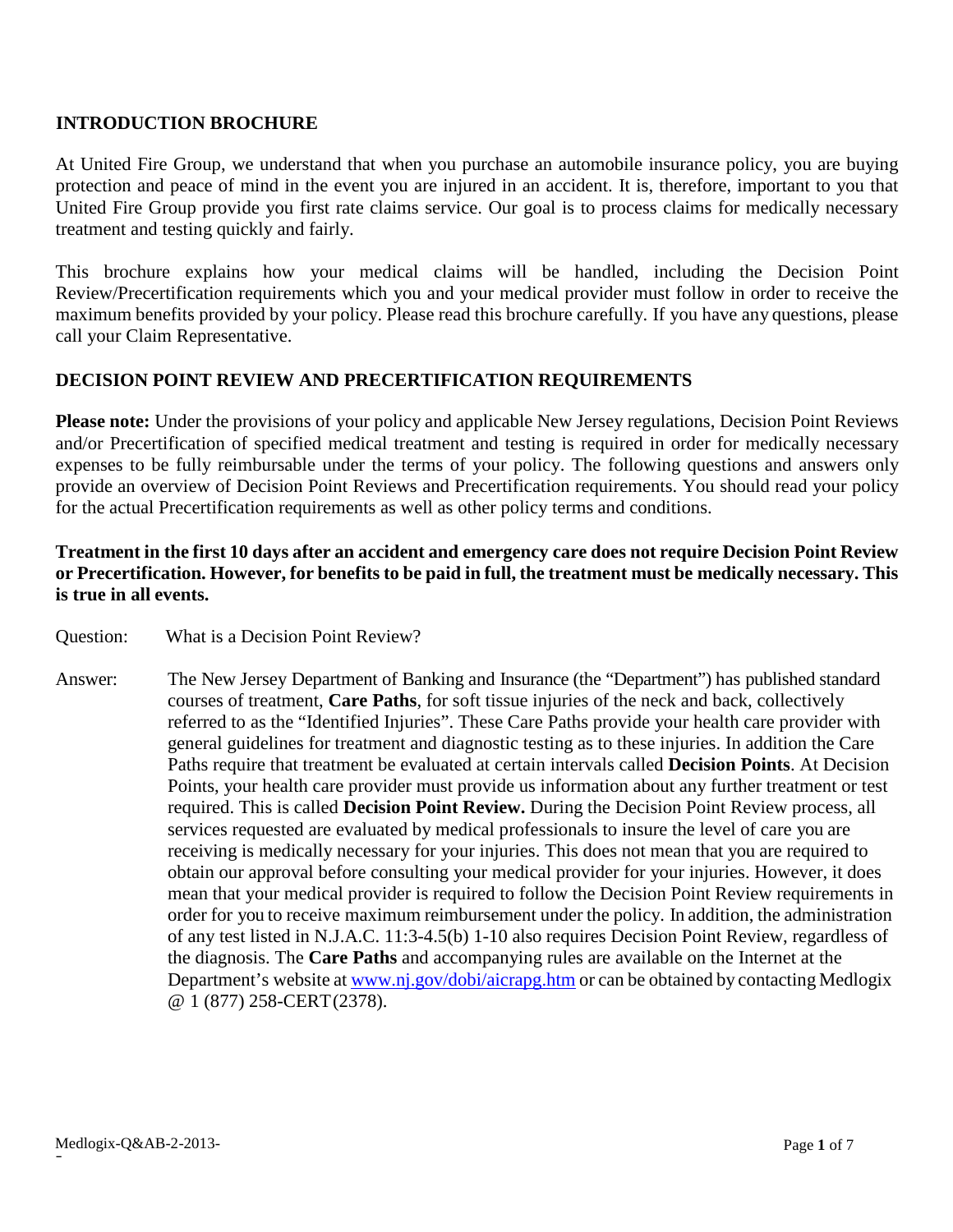Question: What is Precertification?

- Answer: Precertification is a medical review process for the specific services, test or equipment listed below in (a)-(l). During this process all services, test or equipment requested are evaluated by medical professionals to insure the level of services, tests or equipment you are receiving is medically necessary for your injuries. This does not mean that you are required to obtain our approval before consulting your medical provider for your injuries. However, it does mean that your medical provider is required to follow the Precertification requirements in order for youto receive maximum reimbursement under thepolicy.
	- (a) non-emergencyinpatient and outpatient hospital care
	- (b) non-emergency surgical procedures
	- (c) extended care rehabilitation facilities
	- (d) outpatient care for soft tissue/disc injuries of the insured person's neck, back and related structures not included within the diagnoses covered by the CarePaths
	- (e) physical, occupational, speech, cognitive or other restorative therapy or other body part manipulation except that provided for Identified Injuries in accordance with Decision Point Review
	- (f) outpatient psychological/psychiatric testingand/orservices
	- (g) all pain management services except as provided for identified injuries in accordancewith decision point review
	- (h) home healthcare
	- (i) non-emergency dental restoration
	- (j) temporomandibular disorders; anyoral facial syndrome
	- (k) infusion therapy
	- (l) Durable medical equipment (including orthotics and prosthetics) with a cost or monthly rental in excess of \$75.00.

| Question: | What do I need to do to comply with the Decision Point Review and Precertification |
|-----------|------------------------------------------------------------------------------------|
|           | requirements in my policy?                                                         |

- Answer: Just provide us with the name(s) of your medical providers. We will then contact them to explain the entire process. You should also give your medical provider a copy of the "*Dear Provider Letter*" included with this brochure.
- Question: What are the Vendors hours of operation?
- Answer: Medlogix Hours of Operation 7:00 AM to 7:00 PM EST Monday through Friday(excluding legal holidays)

Question: How does the Decision Point Review/Precertification Process Work?

Answer: In order for Medlogix to complete the review, your health care provider is required to submit all requests on the "Attending Physicians Treatment Plan" form.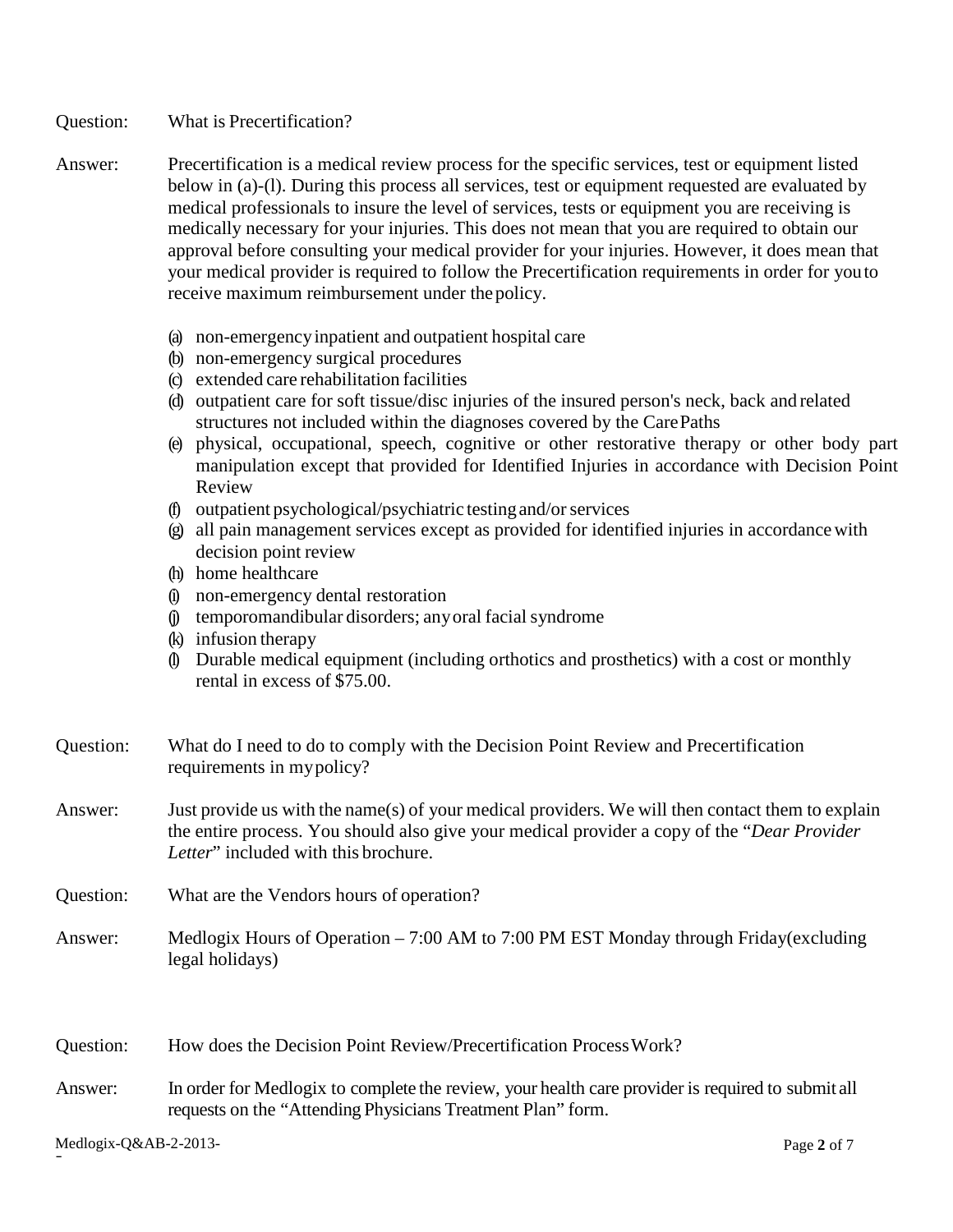A copy of this form can be found on the DOBI web site [www.nj.gov/dobi/aicrapg.htm,](http://www.nj.gov/dobi/aicrapg.htm) Medlogix's web site www.medlogix.com or by contacting Medlogix @ (877) 258-CERT (2378).

The health care provider should submit the completed form, along with a copy of your their most recent/appropriate progress notes and the results of any tests relative to the requested services to Medlogix via fax at (856) 910-2501 or mail to the following address: Medlogix, 300 American Metro Blvd., Suite 170, Hamilton, NJ 08619, ATTN.: Precertification Department. Its phone number is (877) 258-CERT (2378).

The review will be completed within three (3) business days of receipt of the necessary information and notice of the decision will be communicated to both you and your health care provider by telephone, fax and/or confirmed in writing. If your health care provider is not notified within 3 business days, they may continue your test or course of treatment until such time as the final determination is communicated to them. Similarly, if an independent medical examination should be required, theymay continue your tests or course of treatment until the results of the examination become available.

# **Denials of decision point review and precertification requests on the basis of medical necessity shall be the determination of a physician. In the case of treatment prescribed by a dentist, the denial shall be by a dentist.**

- Question: What is the definition of days?
- Answer: The definition of days is as follows: "Days" means calendar days unlessspecifically designated as business days.
	- 1. A calendar and business day both end at the time of the close of business hours (7:00 PM EST Monday through Friday (excluding legalholidays).
	- 2. In computing any period of time designated as either calendar or business days, the day from which the designated period of time begins to run shall not be included. The last day of a period of time designated as calendar or business day is to be included unless it is a Saturday, Sunday, or legal holiday, in which event the period runs until the end of the next day which is neither a Saturday, Sunday or legal holiday.
	- 3. Example: Response to a properly submitted provider request is due back no later than 3 business days from the date Medlogix receivesthe submission. Medlogix receives an Attending Provider Treatment Plan Form by facsimile transmission dated 1:00 PM EST on Wednesday February 6, 2013. Day one of the 3-buisness day period is Thursday, February 7, 2013. Since the  $3<sup>rd</sup>$  day would be Saturday, February 9, 2013, Medlogix's decision is due no later than close of business Monday, February 11, 2013.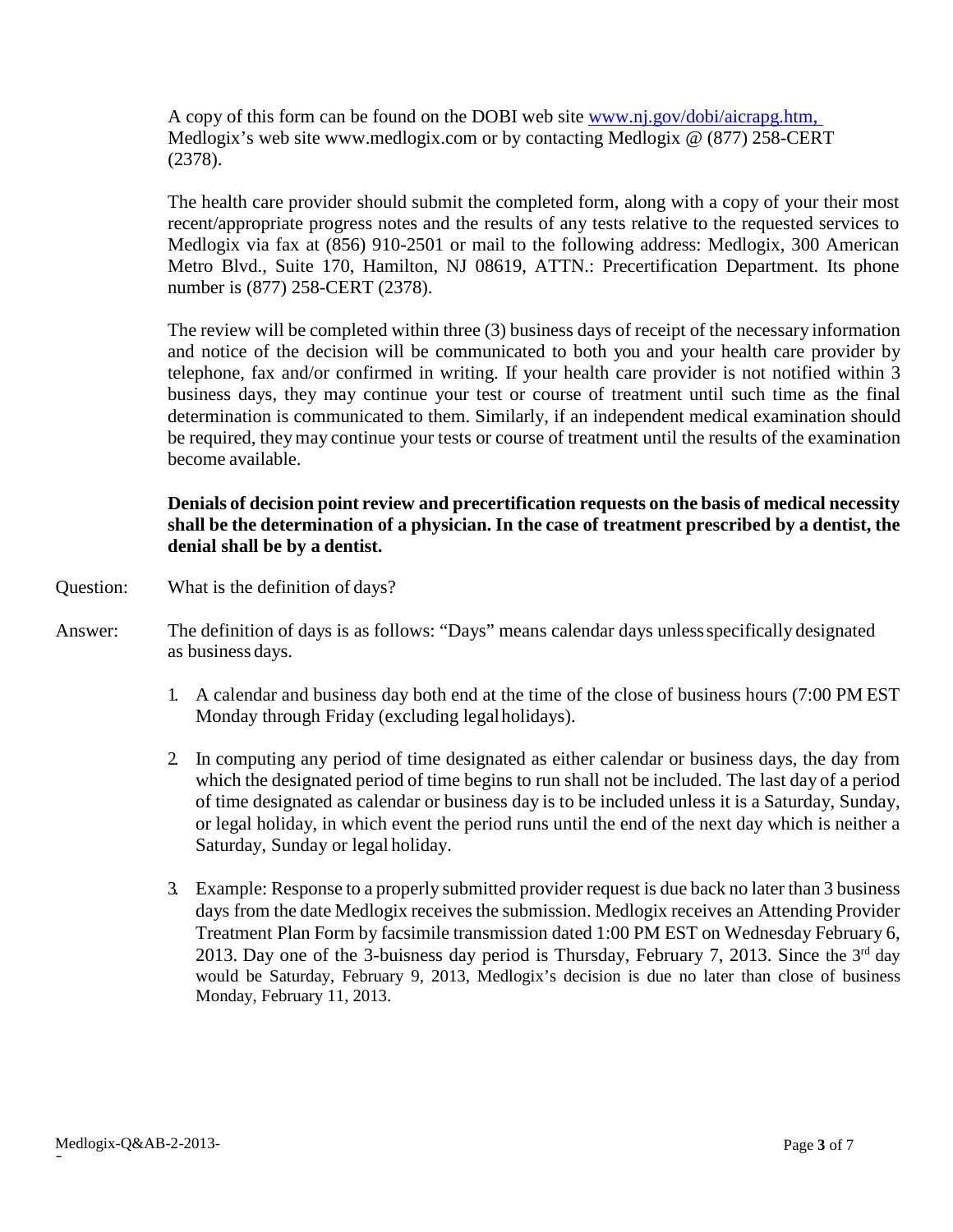## **INDEPENDENT MEDICAL EXAMS**

- Question: What are the requirements and consequences if I am requested to attend an Independent Medical Exam?
- Answer: If the need arises for Medlogix to utilize an independent medical exam during the decision point review/precertification process, the guidelines in accordance to 11:3-4.7(e) 1-7 will be followed. This includes but is not limited to: prior notification to the injured person or his or her designee, scheduling the exam within seven calendar days of the receipt of the attending physicians treatment plan form (unless the injured person agrees to extend the time period), having the exam conducted by a provider in the same discipline, scheduling the exam at a location reasonably convenient to the injured person, and providing notification of the decision within three business days after attendance of the exam. If the examining provider prepares a written report concerning the examination, you or your designee shall be entitled to a copyupon written request.

If you have two or more unexcused failures to attend the scheduled exam, notification will be immediately sent to you, and all health care providers treating you for the diagnosis (and related diagnosis) contained in the attending physicians treatment plan form. The notification will place you on notice that all future treatment, diagnostic testing or durable medical equipment required for the diagnosis (and related diagnosis) contained in the attending physicians treatment plan form will not be reimbursable as a consequence for failure to comply with the plan.

## **INTERNAL APPEAL PROCESS**

Question: Can my health care provider appeal a **Pre-Service or Post-Servicedenial**?

Answer: Yes, Prior to making a request for alternate dispute resolution, all appeals must be initiated using the forms established by the NJ Department of Banking and Insurance. The minimum required information (identified by form section number) is as follows: KEY DATES (sections 1-2) CLAIM INFO (sections 3-5) PATIENT INFO (sections 6-7 and 9-13) PROVIDER/FACILITY INFO (sections 14-25) DOCUMENTS INCLUDED INFO (section 29 indicated with asterisk) PRE-SERVICE APPEALS ISSUES INFO (sections 30-31, and 32, 33, or 34) POST-SERVICE APPEALS ISSUES INFO (sections 30-31, 33 and/or 38 and 34-36 if completing section 38) PRE-SERVICE SIGNATURE INFO (sections 35-36) POST-SERVICE SIGANTURE INFO (sections 39-40).

Failure to follow these requirements will be considered an incomplete submission and will result in an administrative denial. This incomplete submission does not constitute acceptance within the required timeframes for Pre-service and Post-service appeals.

Failure to complete the Internal Appeals procedures as outlined in 11:3-4.7B on the forms established by the Department prior to filing arbitration or litigation will invalidate any assignment of benefits.

Completion of the internal appeal process means timely submission of an appeal and receipt of the response prior to filing for alternate dispute resolution. Except for emergency care as defined in N.J.A.C. 11:3-4.2, any treatment that is the subject of the appeal that is performed prior to the receipt by the provider of the appeal decision shall invalidate the assignment of benefits.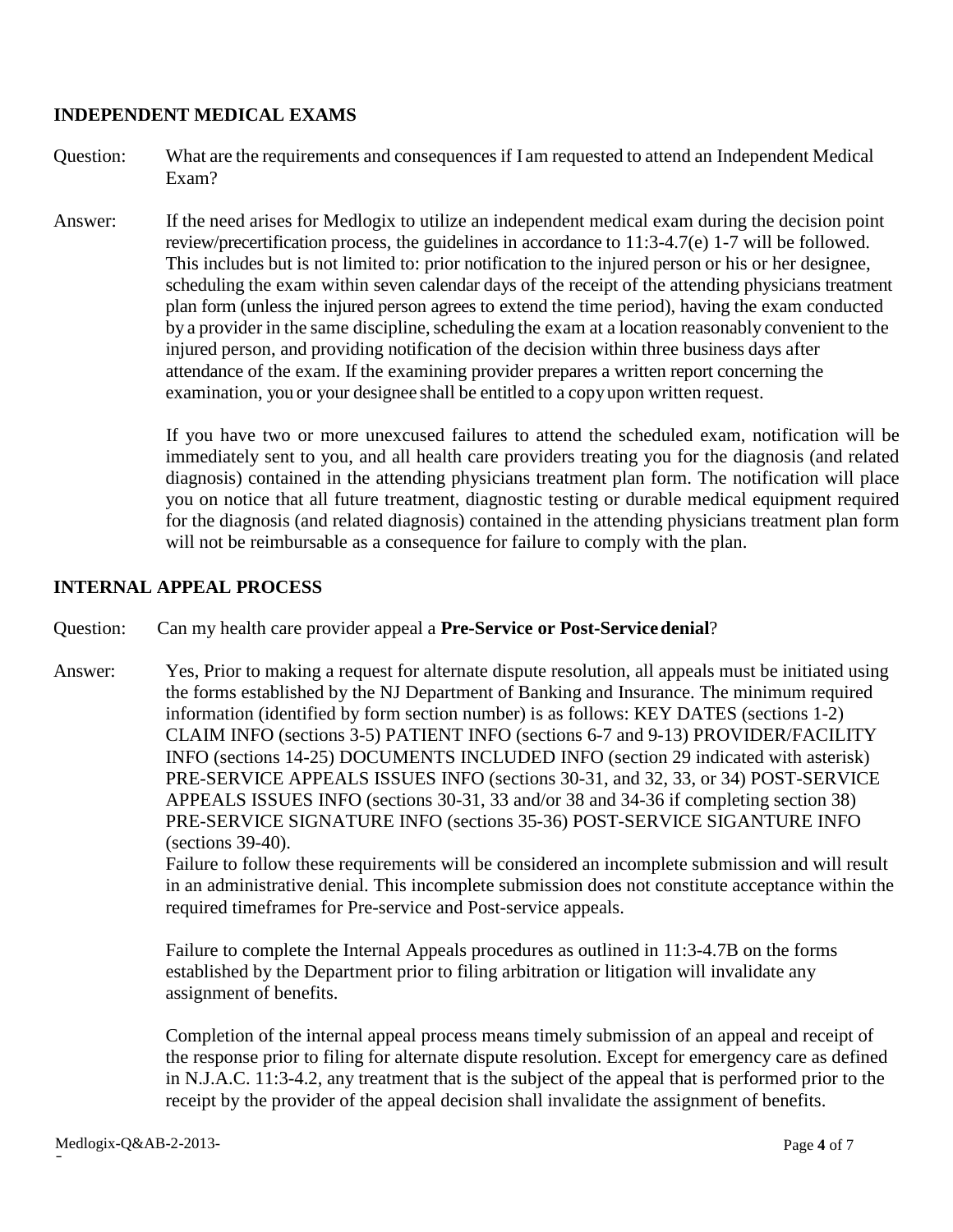There are two types of appeals (with specific workflows) that can be considered:

Pre-service: an appeal of the denial or modification of a decision point review or precertification request prior to the performance or issuance of the requested medical procedure, treatment, diagnostic test, other service, and/or durable medical equipment on the grounds of medical necessity.

The Pre-service appeal form and any supporting documentation shall be submitted by the provider to Medlogix via fax @ (856) 910-2501 or in writing @ 300 American Metro Blvd., Suite 170, Hamilton, NJ 08619.

A pre-service appeal shall be submitted no later than 30 days after receipt of a written denial or modification of requested services.

Decisions on pre-service appeals shall be issued by the insurer or its designated vendor to the provider who submitted the appeal no later than 14 days after receipt of the pre-service appeal form and any supporting documentation. If it's determined that the new information submitted with the appeal requires the need of an expert report or addendum to expert report (ie: Peer Review, Independent Medical Exam, Medical Director Review, etc…) to properly respond to the appeal, an additional 10 days will be added to the response time requirement.

Post-service: an appeal subsequent to the performance or issuance of the services and/or what should be reimbursed.

The Post-service appeal form and any supporting documentation shall be submitted by the provider to Medlogix via fax @ (856) 552 - 1999 or in writing @ 300 American Metro Blvd., Suite 170, Hamilton, NJ 08619.

A post-service appeal shall be submitted at least 45 days prior to initiating alternated dispute resolution pursuant to N.J.A.C. 11:3-5 or filing an action in Superior Court.

Decisions on post-service appeals shall be issued by the insurer or its designated vendor to the provider who submitted the appeal no later than 30 days after receipt of the appeal form and any supporting documentation. If it's determined that the new information submitted with the appeal requires the need of an expert report or addendum to an expert report (ie: Professional Code Review, Medical Bill Audit Report, UCR Analytical Analysis, etc…) to properly respond to the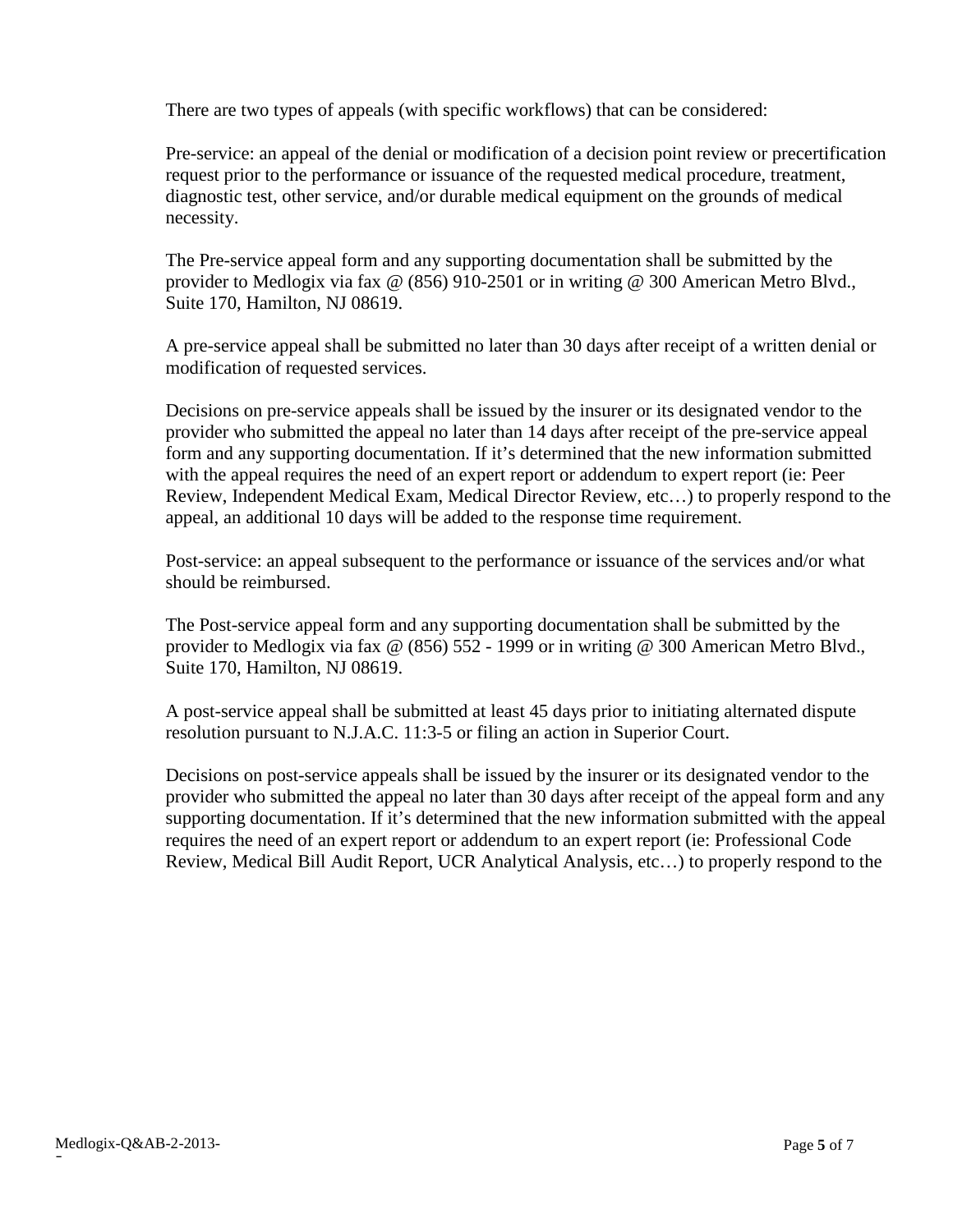appeal, an additional 10 days will we added to the response time requirement.

The appeal process described above provides only one-level of appeal prior to submitting the dispute to alternate dispute resolution. A provider cannot submit a pre-service appeal and then a post-service appeal on the same issue. The preapproval of the treatment and the reimbursement for that treatment are separate issues. A provider can submit a pre-service appeal for the treatment and then a post-service appeal for the reimbursement for that treatment.

If a claimant or provider retains counsel to represent them during the Internal Appeal Procedures, they do so strictly at their own expense. No reimbursement will be issued for counsel fees for any other costs, regardless of the outcome of the appeal.

## **VOLUNTARY UTILIZATION PROGRAM**

Question: Does the plan provide voluntary networks for certain services, tests orequipment?

#### Answer: In accordance with the regulations, the plan includes a voluntary utilization programfor:

- 1. Magnetic Resonance Imagery
- 2. Computer Assisted Tomography
- 3. The electro diagnostic tests listed in N.J.A.C. 11:3-4.5(b)1 through 3 except for needle EMGs, H-reflex and nerve conduction velocity (NVC) tests performed together by thetreating physician
- 4. Durable medical equipment (including orthotics and prosthetics) with a cost or monthlyrental in excess of \$75.00
- 5. Services, equipment or accommodations provided by an ambulatory surgeryfacility
- Question: How do I gain access to one of these networks?
- Answer: When one of the above listed services, tests or equipment is requested through the decision point review/precertification process, a detailed care plan evaluation letter containing the outcome of the review is sent to you, and the requesting health care provider. The notice will include howto acquire a list of available preferred provider networks, with phone numbers and addresses, to obtain the medically necessary services, tests or equipment requested. In accordance with N.J.A.C.11:3-4.4(g), failure to use an approved network will result in an additional co-payment not to exceed 30 percent of the eligible charge.

In addition to securing a list of preferred provider networks through the process outlined in the paragraph above, visit Medlogix's website @ [www.medlogix.com](http://www.medlogix.com/) contact Medlogix by phone @ (877) 258-CERT (2378), via fax @ (856) 910-2501, or in writing @ 300 American Metro Blvd., Suite 170, Hamilton, NJ 08619.

#### **PENALTY CO-PAYMENTS**

Question: Whywould payment of mybills for health care services, tests and durable medical equipment be subject to additional co-pay, and how much is it?